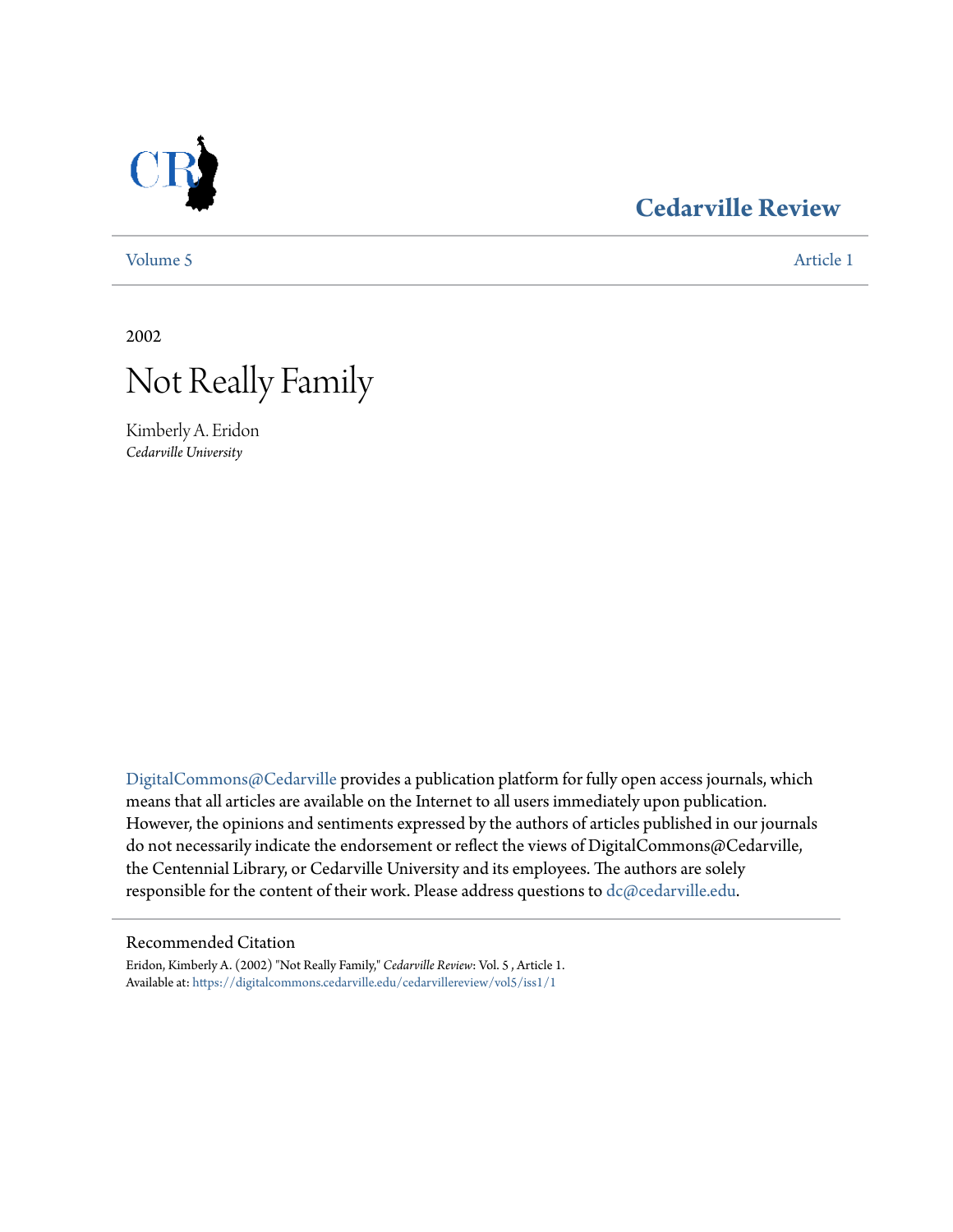# Not Really Family

Browse the contents of [this issue](https://digitalcommons.cedarville.edu/cedarvillereview/vol5/iss1) of *Cedarville Review*.

### **Keywords**

Creative writing, fiction

## **Creative Commons License**  $\bigcirc$   $\circ$

This work is licensed under a [Creative Commons Attribution-Noncommercial-No Derivative Works 4.0](http://creativecommons.org/licenses/by-nc-nd/4.0/) [License.](http://creativecommons.org/licenses/by-nc-nd/4.0/)

## **About the Contributor (Optional)**

Kimberly A. Eridon is a senior technical and professional communications major. She hopes to encourage people to think about the art they encounter, to discuss issues that arise from it, and to exercise discernment even when it's hard.

Follow this and additional works at: [https://digitalcommons.cedarville.edu/cedarvillereview](https://digitalcommons.cedarville.edu/cedarvillereview?utm_source=digitalcommons.cedarville.edu%2Fcedarvillereview%2Fvol5%2Fiss1%2F1&utm_medium=PDF&utm_campaign=PDFCoverPages)



Part of the <u>[Fiction Commons](http://network.bepress.com/hgg/discipline/1151?utm_source=digitalcommons.cedarville.edu%2Fcedarvillereview%2Fvol5%2Fiss1%2F1&utm_medium=PDF&utm_campaign=PDFCoverPages)</u>

This fiction is available in Cedarville Review: [https://digitalcommons.cedarville.edu/cedarvillereview/vol5/iss1/1](https://digitalcommons.cedarville.edu/cedarvillereview/vol5/iss1/1?utm_source=digitalcommons.cedarville.edu%2Fcedarvillereview%2Fvol5%2Fiss1%2F1&utm_medium=PDF&utm_campaign=PDFCoverPages)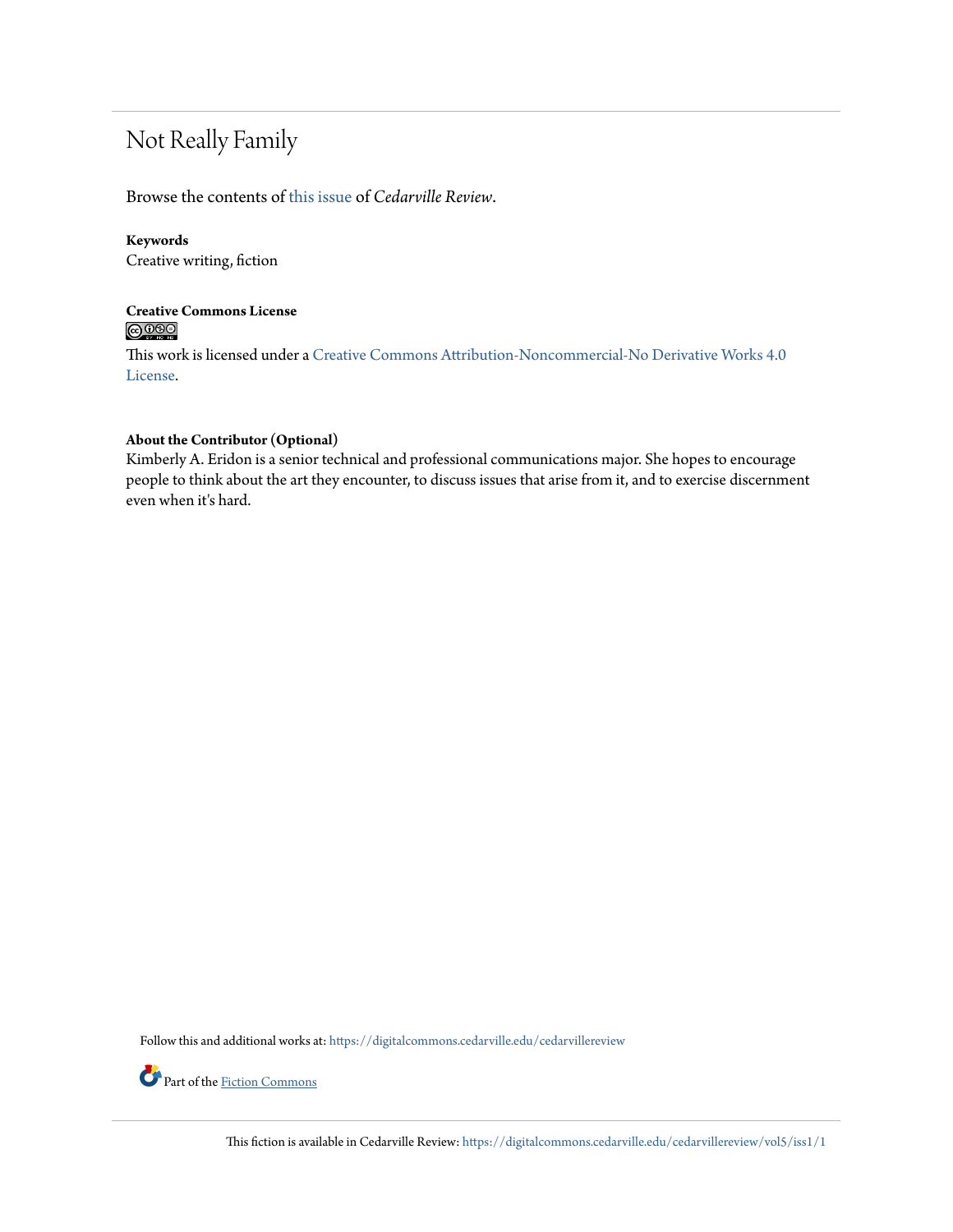## Not Really Family Kimberly Eridon

Beth was crying before she even hung up the phone. The tears were coming so fast that she had to fumble the receiver into the cradle by touch. She stumbled into the kitchen, threw herself into a chair, and put her head down on the table. Then she sobbed.

She heard her uncle Tom's key in the lock, but she didn't care if he saw her half-laying on his kitchen table. They were both nearly 30, but he wouldn't make her feel silly. She was surprised when her uncle's boyfriend Kirby walked around the corner and through the archway, grumbling under his breath. When he saw her in the darkened kitchen, he stopped and stared at her. She hoped he might go to his room to avoid dealing with her, but instead he flicked on the light, which made her blink, then walked to the table and lowered himself into one of the wooden chairs without taking his eyes off her. She wanted to get up and away, but she was too tired to move, so she slumped, miserable and self-conscious.

"What did your mom say this time?" he asked.

She wanted to lie and protest that she'd just had a bad day at work, but she wasn't very good at lying, so she just looked at him and felt her lip actually *quiver* as more tears came to her eyes. She

hadn't thought she had any more left.

Kirby slid a tissue box across the table.

"Every time she calls, you fall apart," he said conversationally. "We should get an unlisted number or something," he said. "Then nobody's parents could call and make us cry." She wasn't sure if he was serious, so she looked at his face and still couldn't tell. He had on his usual half-smile and seemed to be studying the cupboard across the kitchen.

After a pause, he said. "You don't have to talk to her, you know."

39

"She's my mother," slipped out before she could think, and she looked down at the tissue in her hands.

"Well, she's practically Tom's mother, too, and she never talks to him . . . "

He seemed undisturbed by the silence, still casually draped over the chair, one leg swaying to some internal beat, or maybe he was as uncomfortable as she was.

"If you were my patient," he said after a few minutes, ''I'd probably give you some antidepressants to take when you have to talk to her."

She looked at him, startled. He was smiling just a little; was he making fun of her? She felt the tears threaten and said, "I thought you guys were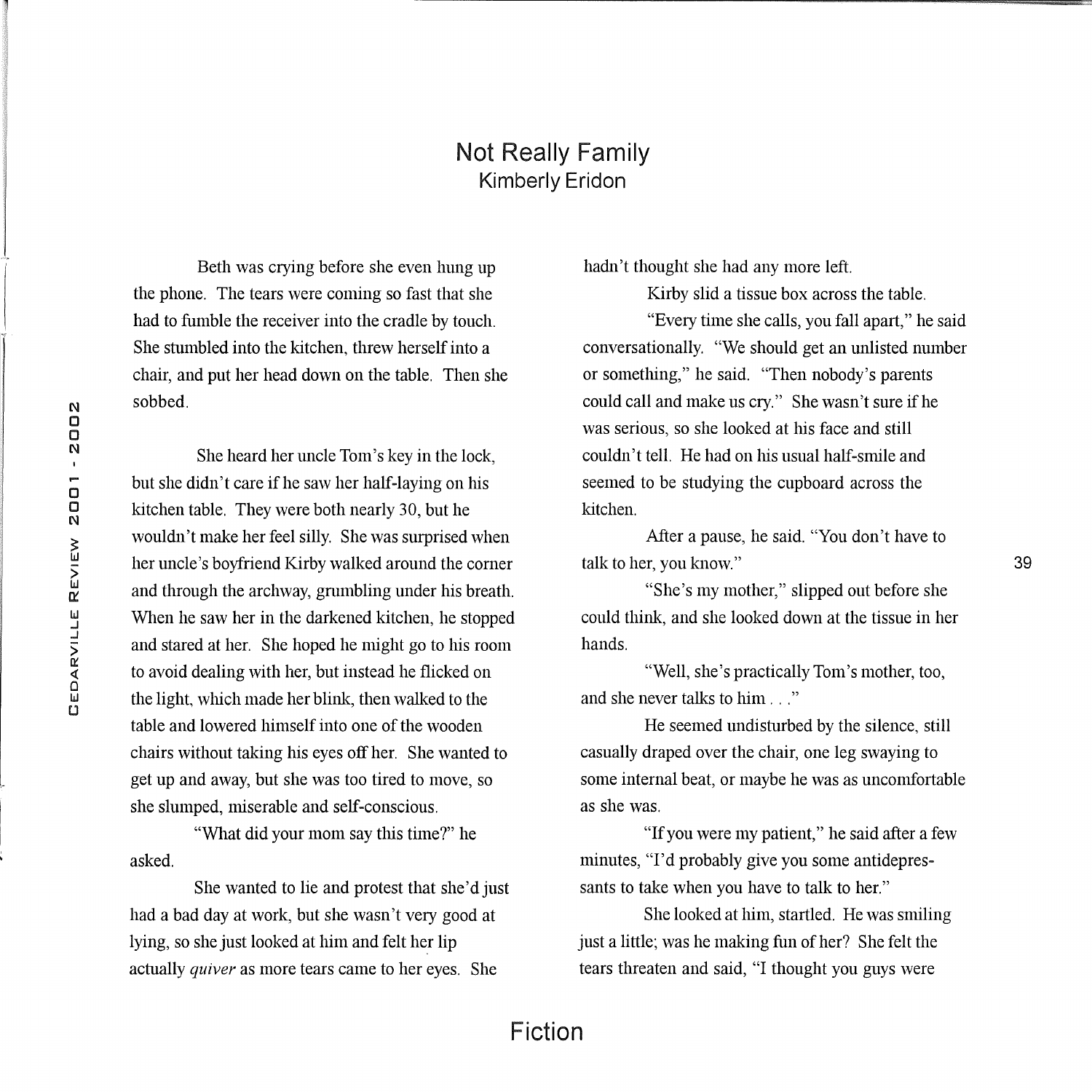supposed to hug or talk about it or something."

"Ah, no, that's the other guys, the psychologists. I have a different motto," he said matterof-factly. "Drugs are better than hugs."

She laughed once; it sounded to her like a sob. She studied her soggy tissue.

"Look," Kirby said, standing and crossing to one of the kitchen cabinets, "I don't want to pry, but I want to talk to you about this. Tom and I are worried about you. You just go to work and come home and read. And completely break down just about every time your mother calls; I almost forgot about that." He grabbed a green plastic tumbler from the lowest shelf before turning to face her. "You've been here for over a month, and we feel like you're a stranger passing through instead of family. Is it because we're gay?"

She shook her head with more violence than she meant to. "I am not my mother."

40

"Thank God," Kirby said fervently, eyes lifted toward the ceiling in mock thanksgiving. Her smile was a little crooked; she could feel it. She drew another tissue from the box and wrapped it around the first.

"So if it's not because we're gay, why are you avoiding us?"

"I don't know." She watched as he turned the faucet on and filled the glass. "I guess I'm afraid she'll come and ruin my life, and I'll have to leave, and it would be unfair if I made a lot of friends when I know I'll have to leave them." She knew she wasn't

making sense; she should go to her room.

"Again?" he asked, ambling back to the table.

She raised an eyebrow, wondering how much Tom had told him. "Tom's told me about your, er, boyfriend troubles, and I know you moved here because she started messing up your other friendships, too."

"She's only doing it because she loves me; she just . . ." The tears started to gather.

Kirby jerked back, and she saw his lips compress into a thin line. "Oh, come on ... "

"She's coming tomorrow. She wants to meet Ben, and I know he'll leave me, too."

He took a sip of water, staring into the short depths for a moment before returning it to the tabletop. "And you like this Ben a lot? Could he be The One?"

Beth had not expected that.

"I mean it. Is this a guy you're willing to fight for?" Kirby leaned over the table, intent, calculating lines creasing his forehead.

She wasn't sure what to say. Ben seemed nice. He wasn't bossy. He cared about some of the same things she did, like God, commitment, truth. Maybe he was worth a fight. "Yes." She sat straighter, detennination replacing despair. Then despair rushed back, "But how?"

A smile lit his eyes as Kirby leaned back, hands clasped behind his head. "Has your mother seen a picture of Ben? Does she know what he looks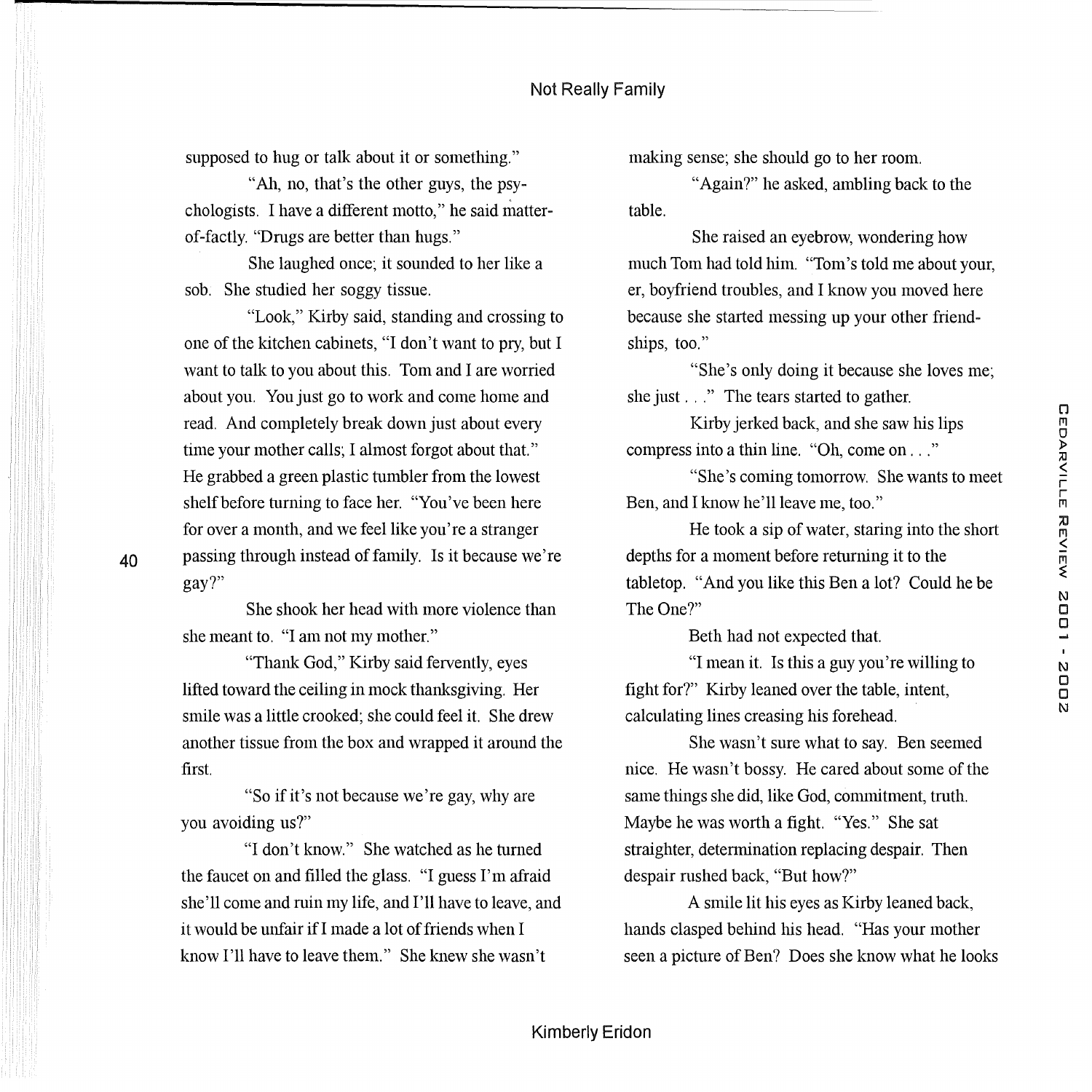like?"

"No." Beth watched him as he stared up through the chandelier.

"Well, I know she hasn't seen me, and it just so happens that I have a reservation at a restaurant down town tomorrow night. Have you asked him if he can make it yet?"

"No."

"Good," Kirby said. "Then it's settled."

"What's settled?" she asked.

"We'll take your mother out, and you can pretend I'm Ben."

Beth blinked a couple of times. She finally shook her head. "I'm sorry, but I don't understand."

Kirby stood and began to pace in front of the table. "You don't want your mother to come and screw up another relationship. You won't warn Ben about what a ... witch she is because you think that would be some sort of sin, which is bull, but that's not the point. You don't want him to hate your mother, especially *before* he's even met her, though I don't understand why since you know he'll hate her *after* he's met her. Ben would go in, unprepared for her, so he'd break up with you a little later since you won't stand up for him. If you faced down your mother, what would he think of you? And what would your mother think? This can't keep going." He stopped, waving a finger at her. "We have to break the cycle!"

"My mother isn't ... Are you sure you're not a psychologist? You sound like my roommate

from college only more manic."

He laughed and assured her, "I've just thought about this subject a lot." He started pacing again, planning. "I'd be ready for her. You can feel free to confront her knowing that you're not embarrassing your boyfriend or showing him what a wretched and unholy daughter you are or whatever you think a confrontation would show. Since I'm sort of but not really family, I won't be embarrassed, and I won't think any less of you. And it's always good to have a psychiatrist available in these situations." he concluded.

She managed to choke out, "Why?"

"Because drngs are better than hugs, and I can sedate her if things get out of hand."

"You won't really drug her, will you?" Beth was stunned. And amused. She had known Kirby less than a month.

41

He stopped pacing and turned to face her, a prankster's grin fonning, making his eyes crinkle at the edges. "Probably not. I'm just being melodramatic. Ifl start to get out of hand, let me know." His laugh was sheepish. "I'm sort of a control freak; Tom and I are working on that."

"What about Tom?" Beth suddenly realized the flaw in the plan Kirby was constructing.

Kirby looked frustrated, brow creasing, mouth going puckish at the corners. "He won't mind, especially since I don't plan on telling him when he calls tonight. Those idiots decided to send him to Nevada early. Apparently, they're afraid that if the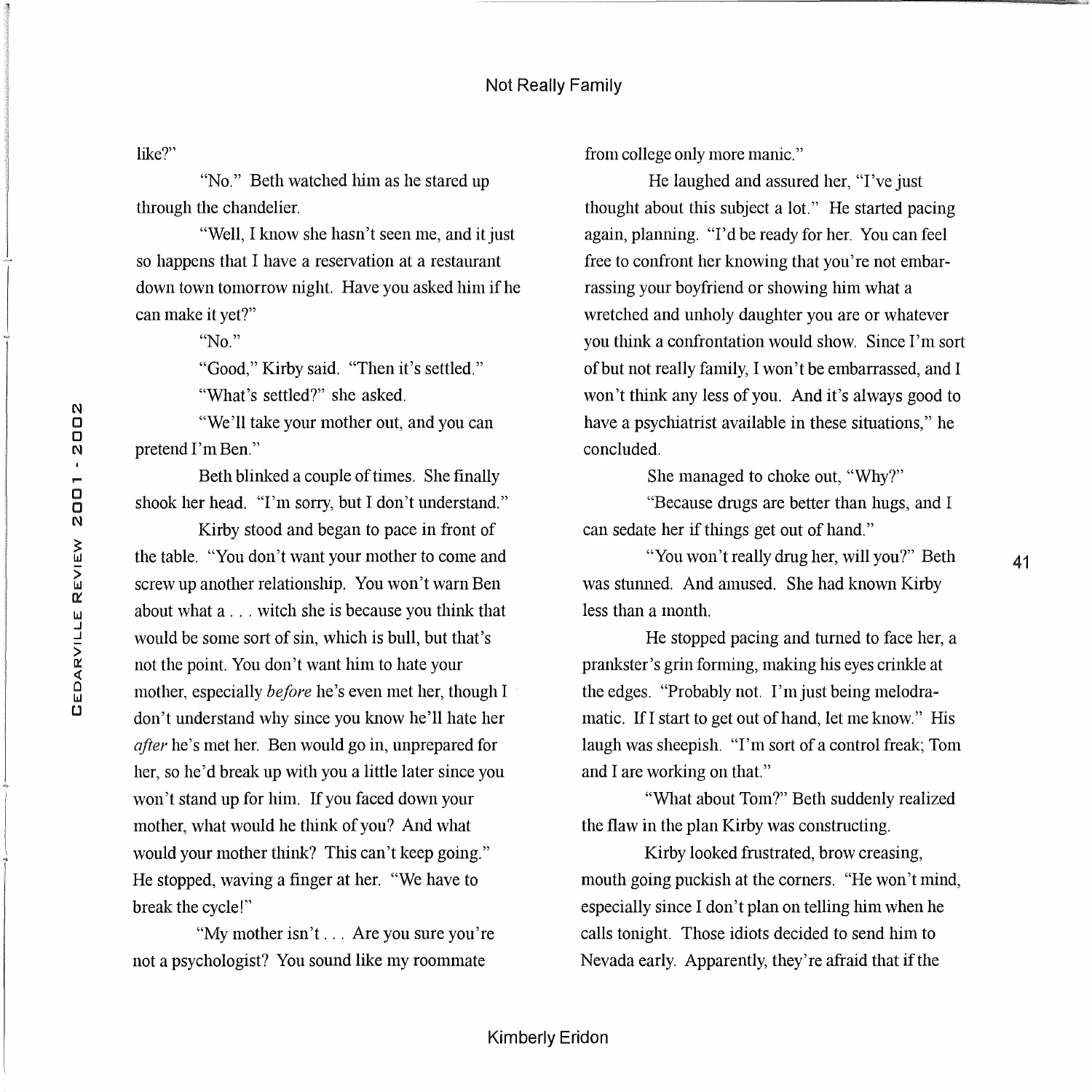chief engineer isn't there to oversee installation, someone will drop something vital and destroy Nevada.

"I'm going to go see if my suit needs dry cleaning. I was planning on wearing ratty jeans to the restaurant to annoy Tom, but I s'pose ... Good night." Kirby stood and began to wander toward the master bedroom, grumbling about Tom's absence. "What could they possibly destroy in Nevada anyway? I doubt anybody really lives there ... " His door closed.

Beth stood looking at her watery reflection on the polished wooden floor. When had she agreed to this insanity? What was she supposed to say to her mother? Sighing, she turned out the light and stumbled to her room to think. And pray.

The atrium was all soaring ceilings and dimly lit pillars, marble floors, and wood paneling. She suddenly hoped she didn't have to pay for her meal.

They were both supposed to be looking around for Beth's mother, but Beth kept being drawn up to the night sky barely visible through the glass ceiling several stories above. She forced her eyes down and saw her mother conversing with a greying and well-dressed couple.

Beth sighed, smiling crookedly and envying her mother's ability to be friendly to complete strangers. Her mother was wearing something in a deep velvety green with a scarf that seemed to have a life of its own, and her long black hair was piled on

her head. In the dim lighting, Beth could barely see the tiny streaks of grey at the temples.

Someone in a tuxedo stopped behind the other couple and bent his head to address them. They nodded goodbye to Beth's mother who returned the courtesy with a small smile and then surveyed the thinning crowd. Beth noticed that there were still no wrinkles; her mother was just as beautiful as ever. She made eye contact with Beth and her genuine broad smile made her seem softer, less like a statue. She hurried over, arms spread wide to hug her daughter. Beth returned the hug, resting her chin on her mother's head and inhaling an unfamiliar sort of perfume, a sort of pale vanilla.

Kirby strolled over after disengaging himself from a conversation with a white-haired colleague from his psychiatric practice. "Mother, this is Ben," she lied with a smile, nudging Kirby forward.

"Very nice to meet you," Kirby lied sincerely, taking her mother's hand.

"I've heard so much about you," Beth's mother lied as she shook his hand. "I couldn't wait to meet you. Beth is my only child, you know, so I'm always looking out for her." She hugged Beth around the waist with one hand and then asked, "So you met in WalMart? I'm not sure that's a very good place for my daughter to be meeting young men."

With unfortunate clarity, Beth concluded that she would not survive the night.

42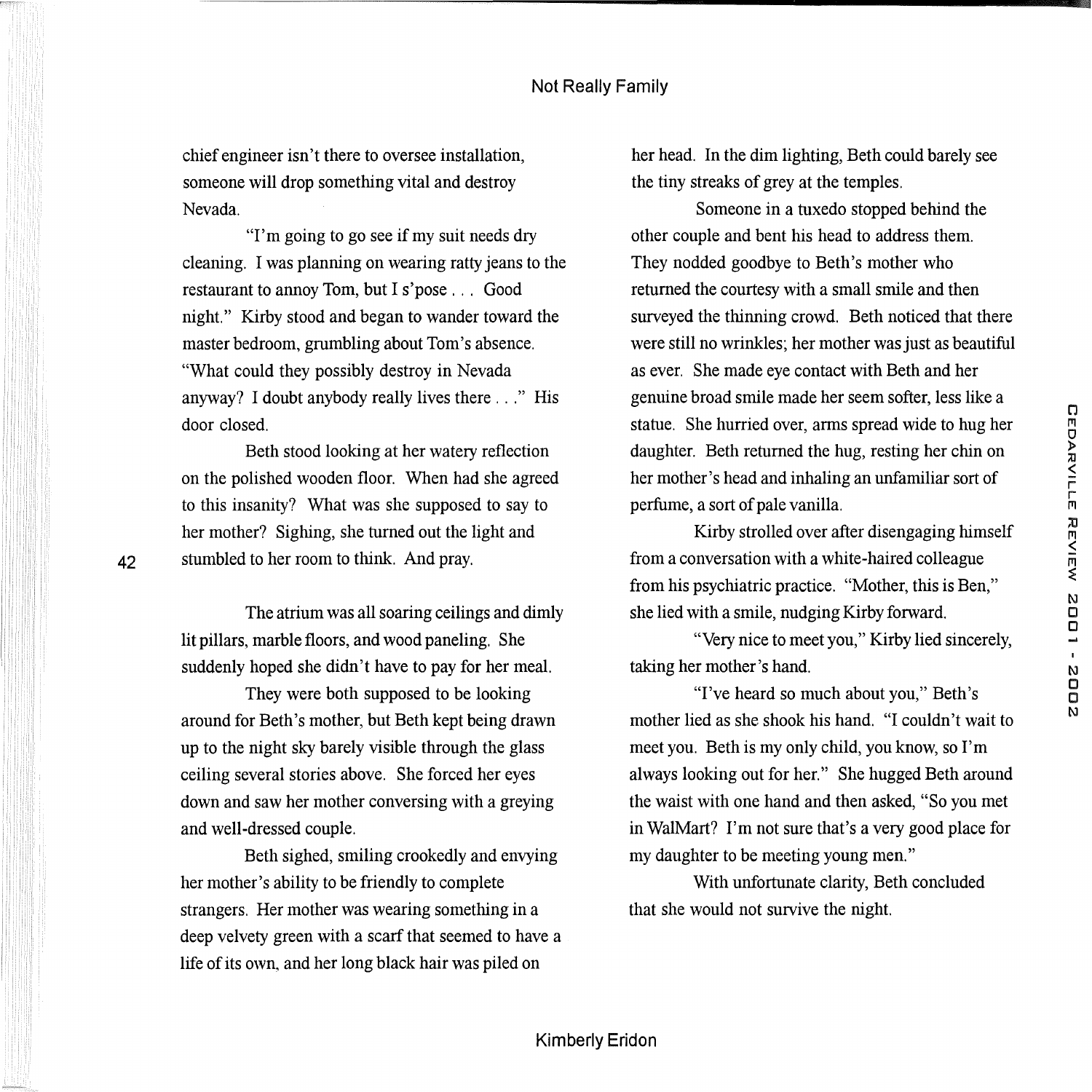Beth realized that she was playing with her empty water goblet. She couldn't think what had brought her back from her daze when she was trying so hard not to hear anything her mother and Kirby said. Then she noticed a black tuxedo jacket to the right of her chair where a waiter was standing with a carafe of water. She nearly dropped the glass on the table in her haste to let him fill it again.

As she picked it up to take another swallow, her heart stopped. She couldn't have heard right because she wasn't listening. She had decided not to listen, and she was going to continue to not listen until she died or the evening ended. She listened to Kirby's voice, and her heart started beating again, double time.

"No, Mrs. Hamilton, I'm not saying that at all. What I am saying is that you don't seem able to handle the fact that your daughter and your brother are adults who can make their own choices."

Mouth hanging open, Beth's mother sat, frozen in her chair as live string music played on in the background. Beth noticed that her mother's fork hovered just above her salad plate.

"They love you, but you're crushing Beth with all your expectations and judgments, and you're killing Tom by hating him just because he made a choice you don't agree with."

"I do not hate my brother," Beth's mother said and then stopped, cheeks and ears reddening. Her fork dropped to her plate.

Kirby picked up his wine glass and sipped

from it. Beth could not believe how calm he was, how reasonable, how emotionless. She suddenly realized what people meant when they said someone was being clinically detached.

"Why can't you be more like Beth? She's religious, but she doesn't hate her own uncle because he's made a choice she doesn't agree with. What are you afraid of? That your daughter might actually choose something you don't like? That she might be gay? God, you' re such a fool. Beth's bought into everything you say you believe; she really believes it. I would even say she really lives it; that's how I know she believes it. But you," sudden scorn and contempt filled Kirby's voice, "you act like you care and you talk about love, and you throw your little brother who you practically raised out of your house because you didn't think he was good enough to be loved."

"I ..." Beth saw that her mother's jaw was tensed, that her scarf was quivering, that she couldn't say anything without starting to cry.

43

Kirby took a deep breath and then another sip of wine. When he started talking again, the emotion was leached from his voice once more. "So now you hold on even tighter to this one, and you don't realize that you're driving her away by squeezing her so tight she can't think. You can't keep trying to control her like this, or she' 11 run screaming away from you and never come back." He seemed dispassionate, utterly precise, controlled. She knew he was out of control.

Her mother sat, face a bloodless mask with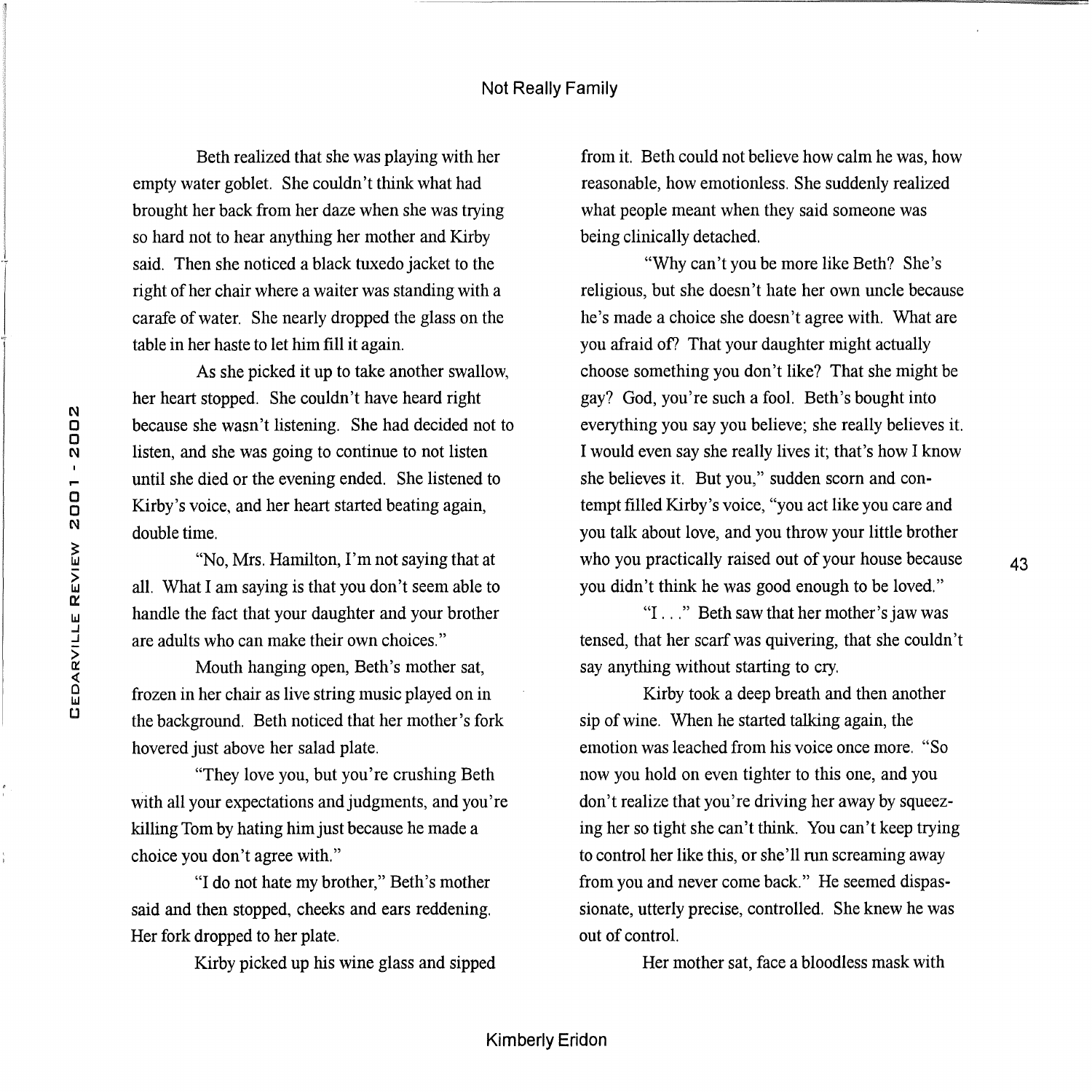eyes that seemed too large. Beth found herself trying to blink away tears. It wasn't working.

She stood, dropping and nearly tripping over her cloth napkin as it fell from her lap when she excused herself and rnshed toward the ladies' room. She closed and locked the middle stall door before sitting on the wooden seat cover and breaking down completely.

When she heard a knock at the outer door of the restroom, she didn't think she'd been there for more than five minutes, though she couldn't be sure.

"Beth," Kirby whispered from the other side. She didn't move but simply sat, tears leaking through her closed eyelids, clutching a wad of toilet paper she'd collected in a futile attempt to stem the tide.

44

"Beth," Kirby whispered. She continued to cry and tried to block out the desperation in his tone. It was his own fault. He'd said that he had problems with control; he said it was her night to talk to her mother like an adult, but instead, he just, just started telling her mother what he thought about her. He shouldn't have said those things to her mother even  $if...$ 

She grabbed more toilet paper and tried to tear off a long piece, but somehow it got jammed and wouldn't catch on the edge of the dispenser to rip. As if public humiliation and proof that she wasn't in control of her life weren't enough, she couldn't even tear a stupid piece of toilet paper.

She knew she was being unreasonable, but

she wanted to feel miserable. She pulled again, then yanked. It tore suddenly, and the force she was using slammed her hand into the wooden stall divider. She bit her lip against the pain and buried her left hand in her right before leaning over it and rocking miserably for a second. Now her tears were of pain as well as self-pity, anger, frustration, and other emotions she didn't want to analyze at the moment. She knew she was being immature, but she didn't care.

"Don't make me come in there and drng you," Kirby threatened with normal volume. He must have realized that no one else was in the ladies' room. *Rats.* She would have to say something. It would have to be final and firm to make him leave her alone.

Rubbing her sore hand, she said the first thing that came into her mind. "Go away." Oh, brilliant. She covered her face with her hands at how pathetic she sounded.

"That's more like it," Kirby encouraged. "Are you okay?"

She wanted to laugh. She didn't say anything.

"Come on; you were doing so well for a while there."

"Please, Kirby, go away. I just want to be alone." *And miserable,* she added to herself.

"I can't go away until you come with me. The soup just came, and I ordered for the main course."

"Oh, God, help me." They'd barely made it through the salad before things had gotten this bad?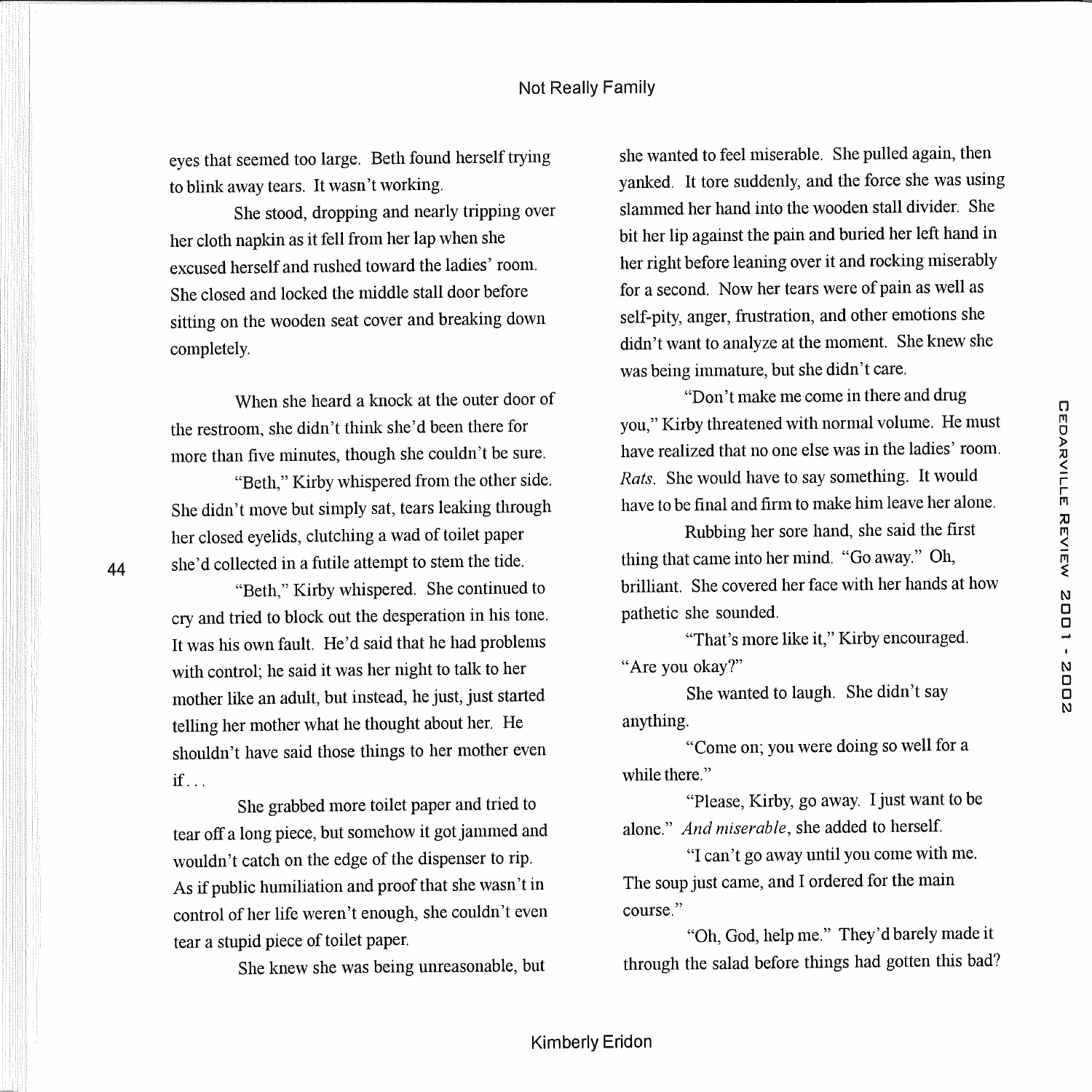#### Not Really Family

She could never survive the main course. She slumped sideways and rested her head on the stall divider. "God, please kill me now."

"I'm coming in." He sounded worried.

"No, you're not!"

"If you don't come out, I'm coming in. I need to talk to you."

The tears started again. "Haven't you humiliated me enough?" She hated herself for sounding so pitiful.

"Not yet."

"Go away."

The door to the ladies' room opened. She started dabbing at her eyes with the soggy wad of toilet paper. "Please, go away and leave me alone," she almost wailed.

"Are you all right, ma' am?" The voice was polite, concerned, and female. This was not Kirby. How embarrassing.

Beth sat up and grabbed more toilet paper. Trying to muftle her sniffles and not sound too congested, she answered, "Fine, thank you."

When the woman did not proceed into any of the stalls, Beth began to wonder what she was doing there. As Beth tried to blot at the water stains on her collar and lap, she realized that this woman must be the one who gave you towels and hand lotion if the restaurant was fancy enough; she must have been taking a break or something.

Feeling trapped, Beth wondered where she could go to hide. She stood for a while and tried to

think and straighten her clothing. The tear stains were obvious on her dress, and she didn't even want to know what her face looked like. She definitely didn't want to see the attendant's pity—that softening of the eyes and the knowing smirk that twisted a fake smile, or even a real one, into something condescending. She hoped the attendant would go away on another break very soon.

Or maybe not. She was probably keeping Kirby out.

The door to the ladies' room opened again, and the attendant said, "I'm sorry, sir, this is the ... Kirby!? Long time no see. How've you been?"

Beth stood in the stall and slowly leaned forward until her head rested on the door. She resisted the urge to draw attention to herself by actually banging it into the door. Several times. She felt very odd listening from the ladies' room of a five star New York City restaurant as Kirby and "Michelle" talked about life since high school. Was this what surreal meant?

45

After some catching up, Kirby said, "Listen, 'Chelle, I'm here with the young lady hiding out in that bathroom stall, and I need to talk to her in private. Could you sort of stand guard outside the door?"

"No problem." Michelle, the traitor, didn't even object. The door closed behind her, and Kirby and Beth were alone. She waited.

With a sigh, Kirby asked, "You're not coming out, are you?" She didn't bother to say anything.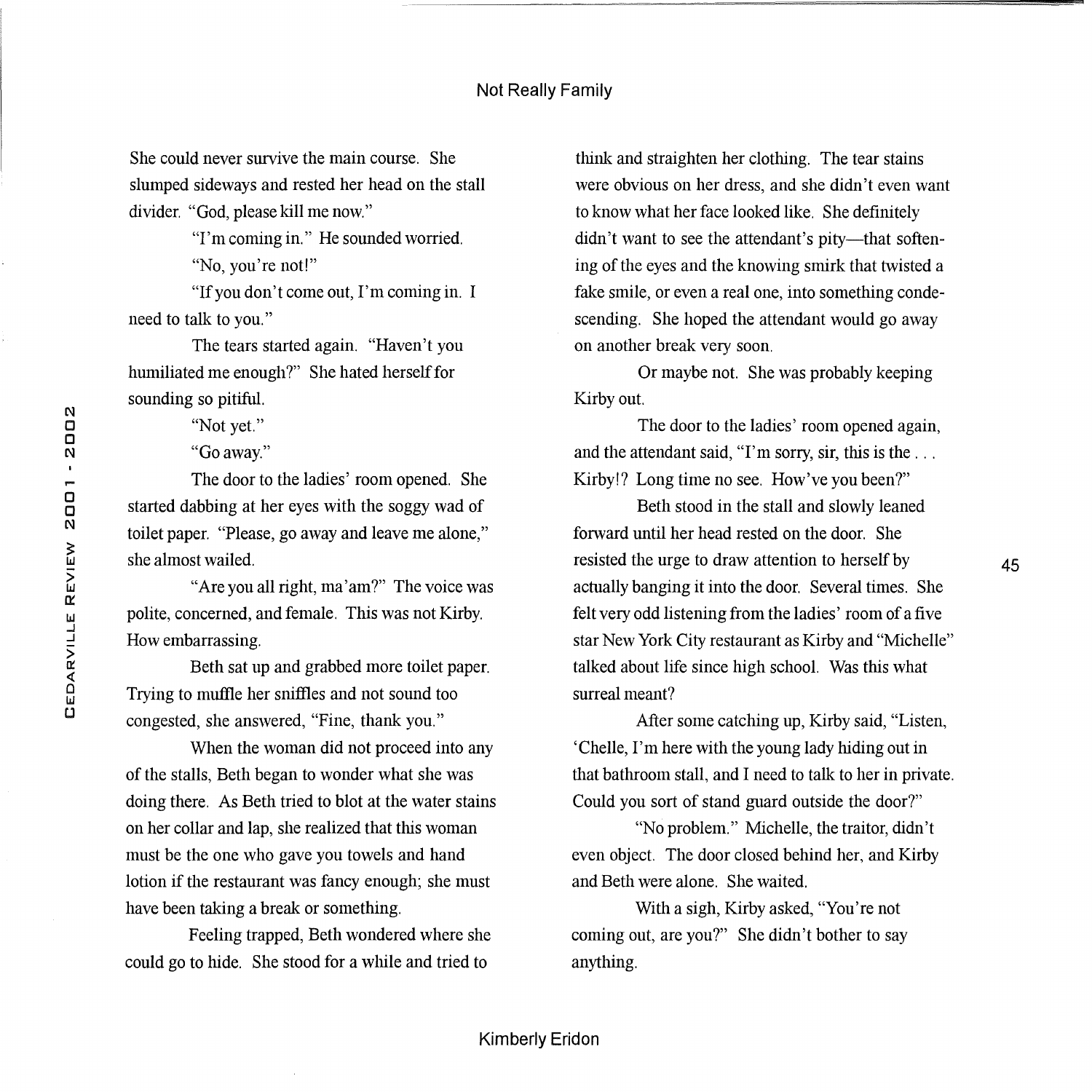She listened as he entered the stall next to her, closed and locked the door, and sat down. Again she resisted the urge to bang her head on the door.

"Look, Beth, I just wanted you to know that I told your mother who I am and took all the blame for this stupid idea because, well, it was my idea." He waited.

When the silence began to seem loud, he said, "I need to explain why that just happened. Tom and I haven't told you anything about my past because you've never asked either of us, and we didn't feel it would be appropriate to say anything until you did. We were treating you like a child, like your mom does, and we were wrong."

She was curious, but she didn't respond. He sighed.

"When I was in college, I realized I was gay." He paused, and she knew he was waiting for her to react, to say, "It's a choice." She refused to say a word.

46

"I understand that you don't want to talk to me after I humiliated your mother like that in front of you. I shouldn't have done it when you were there, but, damn it, someone needed to tell that woman off before she destroyed you, too!" She heard his breathing quicken and then catch.

"God, I'm sorry, Beth. I can't ... I can't make excuses. Anyway, what I'm trying to say is that I told my parents during my senior year at spring break, and they basically told me they never wanted me to darken their doorstep again. They're good ole'

Catholics, you see."

He sounded so bitter that she stood up straight and turned to face his stall.

"Anyway, I haven't seen my little sisters and brother in over eight years." She could tell he was trying to sound detached again, but it wasn't working very well.

"The only thing I've heard from my parents in the last six years is, 'We refuse to talk to you or listen to you until you come to your senses and rejoin the holy church' or whatever. Every time I call. It's like they've got it memorized or written next to the phone or something. Sometimes they call me and repeat it or leave it on the answering machine, just for kicks, I think."

After a short pause, he added, "They make the kids screen the calls through the answering machine so they won't talk to me."

Beth was stunned.

"The thing is, I always knew their religion was just show. It was a lifestyle, not a life or whatever you call it. I wanted to laugh even then; we were always so fake. When I found reality, they didn't want to lose their lifestyle, so they threw me away, and the kids - they're a lot younger than I am, and they believe it. My little sisters and brother think  $\Gamma$ m some kind of ultimate evil, and my parents hate me. I thought they loved me enough to keep loving me even if we didn't agree."

> "My mother *does* love Tom," Beth blurted. All sounds of motion stopped in the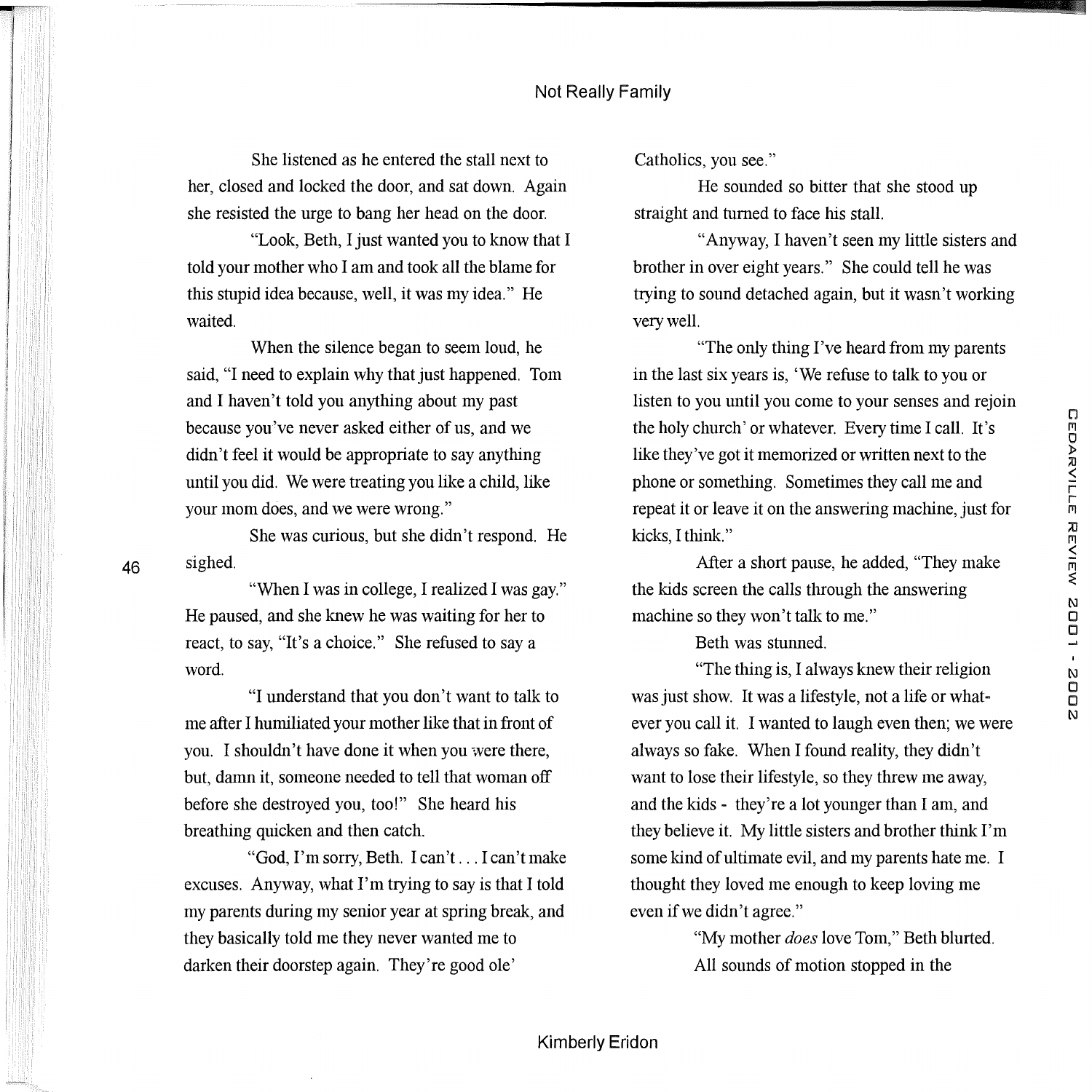neighboring stall. Quietly, Kirby said, "Does she? If she's willing to throw him away because he disagrees, does she love him?"

"Yes," Beth said. She paused and thought. "I think she's just afraid that . . . if she keeps treating him like she did . . . before - he'll think she approves or something. I don't know. She'd never talk about it with me. She just said I shouldn't talk to him."

"But you did anyway." She wasn't sure she'd heard him.

''I'm an adult. I did because I knew that God loved him, and I loved him, too. That doesn't mean that I think he's doing right, but I'm not going to hate him because of that." She sat down on the seat and leaned back against the tank of the toilet.

"If you know that, how can you defend a mother who does hate him because of that?"

''She doesn't hate him; she's just scared," Beth repeated. Her voice sounded uncertain in her ears. She changed the subject. "You shouldn't have said those things to her, Kirby. You shouldn't talk to people like that. You shouldn't have said what you did."

She heard some clunks and suddenly Kirby's head appeared over the divider. She realized he was standing on the toilet seat. "I think I love you, Beth, and I think I know why Tom loves you so much, too. You want everyone to be good, but we're not all good. Some people are evil."

"And my mother is not one of them," Beth insisted.

"Yeah, she's just bigoted, narrow-minded, and hateful."

The tears threatened again. Beth looked down at her lap, letting her hair hide her face, and tried to sniff quietly.

"Beth, I'm sorry." He laid his forehead on the divider and banged it gently several times. "Why can't I shut up? I don't know how Tom stands me." She could barely hear him as he mumbled into his sleeve.

She stood, reached out a hand, and patted his left hand once before sitting back down. He peeked at her over the top of the divider. His eyes looked both sad and hopeful.

"He would be so happy if she would just smile at him once and say that she loves him even though he's gay," Kirby pleaded. "But she won't even talk to him. It's tearing him apart."

"She does love him; she's just scared. She wants to do the right thing, but she doesn't know what the right thing to do is."

"Did you know that Tom defends her sometimes, just like you?" Kirby's voice sounded oddly angry, high and tight with tension. "'She's not all bad,' he'll say. He still loves her even when she treats him like he's a pariah. I can't understand that. I hate my parents for being who they are and turning the kids against me. I just don't get it." He stared at the gold leaf painted on the fine wallpaper on the other side of her stall.

Beth didn't know what to say. "I guess he